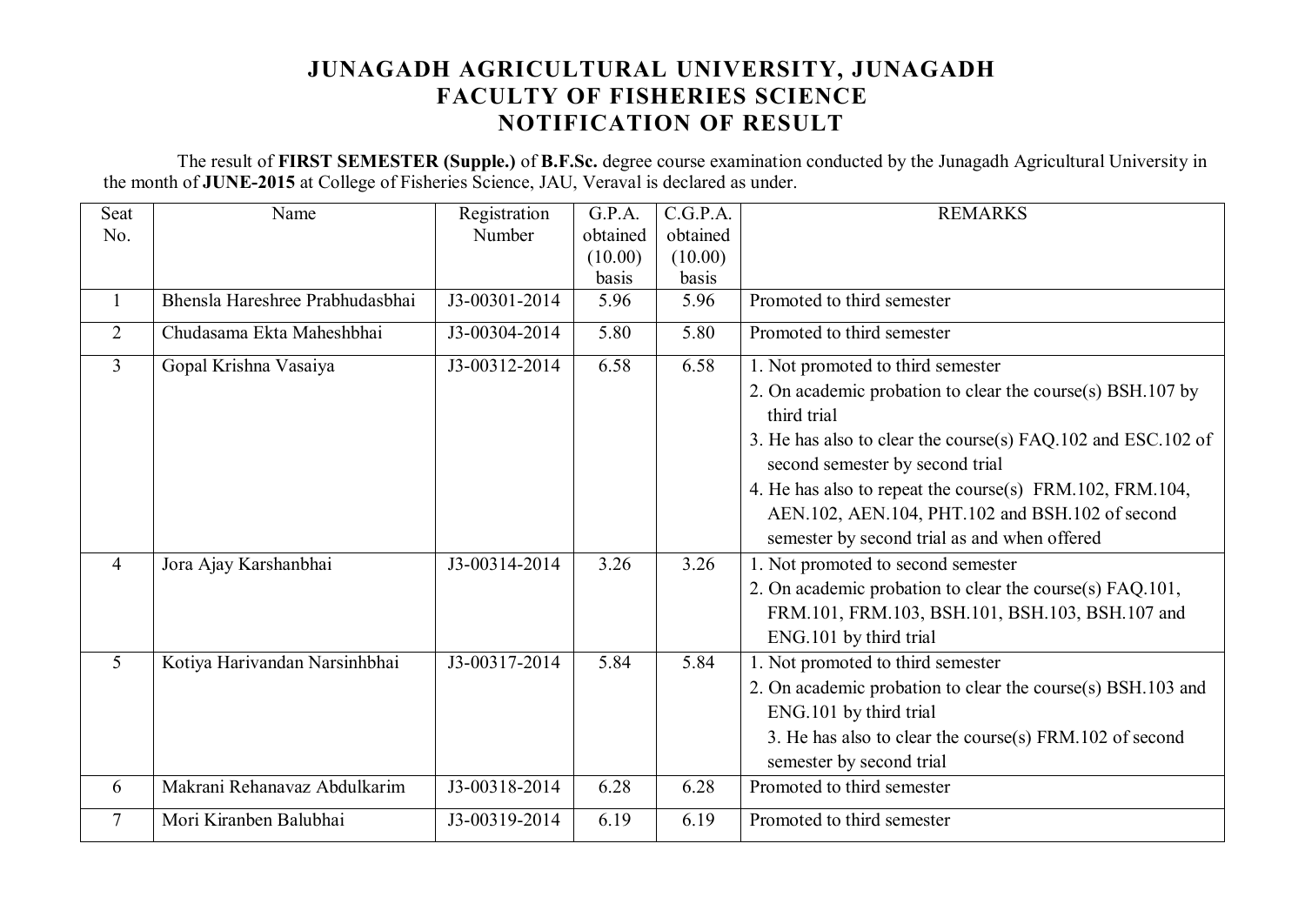| 8  | Naghera Hardik Mensibhai       | J3-00321-2014 | 6.29 | 6.29 | Promoted to third semester                                 |
|----|--------------------------------|---------------|------|------|------------------------------------------------------------|
| 9  | Ninama Preetkumar Mahedrabhai  | J3-00322-2014 | 4.05 | 4.05 | 1. Not promoted to second semester                         |
|    |                                |               |      |      | 2. On academic probation to clear the course(s) FAQ.101,   |
|    |                                |               |      |      | FRM.101, FRM.103, BSH.101, BSH.103, BSH.107 and            |
|    |                                |               |      |      | ENG.101 by third trial                                     |
| 10 | Parmar Anandkumar Bhovanbhai   | J3-00323-2014 | 6.09 | 6.09 | 1. Not promoted to third semester                          |
|    |                                |               |      |      | 2. On academic probation to clear the course(s) FRM.101 by |
|    |                                |               |      |      | third trial                                                |
|    |                                |               |      |      | 3. He has also to clear the course(s) FAQ.102, FRM.102,    |
|    |                                |               |      |      | FRM.104, AEN.102, AEN.104, PHT.102, BSH.102 and            |
|    |                                |               |      |      | ESC.102 of second semester by second trial                 |
| 11 | Parmar Vishalbhai Ishwarbhai   | J3-00324-2014 | 6.06 | 6.06 | Promoted to third semester                                 |
| 12 | Patel Ketul Malaykumar         | J3-00326-2014 | 5.72 | 5.72 | Promoted to third semester                                 |
| 13 | Solenki Viken Babubhai         | J3-00328-2014 | 6.16 | 6.16 | Promoted to third semester                                 |
| 14 | Thummar Parthkumar Prakashbhai | J3-00332-2014 | 6.31 | 6.31 | Promoted to third semester                                 |
| 15 | Vadher Prafulkumar Nathubhai   | J3-00333-2014 | 6.38 | 6.38 | Promoted to third semester                                 |

The result of **SECOND SEMESTER (Regular)** of **B.F.Sc.** degree course examination conducted by the Junagadh Agricultural University in the month of **June-2015** at College of Fisheries Science, JAU, Veraval is declared as under.

| Seat | Name                            | Registration  | G.P.A.   | C.G.P.A. | <b>REMARKS</b>             |
|------|---------------------------------|---------------|----------|----------|----------------------------|
| No.  |                                 | Number        | obtained | obtained |                            |
|      |                                 |               | (10.00)  | (10.00)  |                            |
|      |                                 |               | basis    | basis    |                            |
|      | Agiya Akash Parsotambhai        | J3-00298-2014 | 7.26     | 7.95     | Promoted to third semester |
| 2    | Balapareeya Afasanaben          | J3-00299-2014 | 7.37     | 7.43     | Promoted to third semester |
|      | Mahmadbhai                      |               |          |          |                            |
| 3    | Barad Vishvaben Narendrabhai    | J3-00300-2014 | 7.38     | 7.43     | Promoted to third semester |
| 4    | Bhensla Hareshree Prabhudasbhai | J3-00301-2014 | 6.54     | 6.06     | Promoted to third semester |
| 5    | Chauhan Ankitaben Kanjibhai     | J3-00302-2014 | 7.59     | 7.65     | Promoted to third semester |
| 6    | Chauhan Mamataben Raghubhai     | J3-00303-2014 | 7.64     | 7.67     | Promoted to third semester |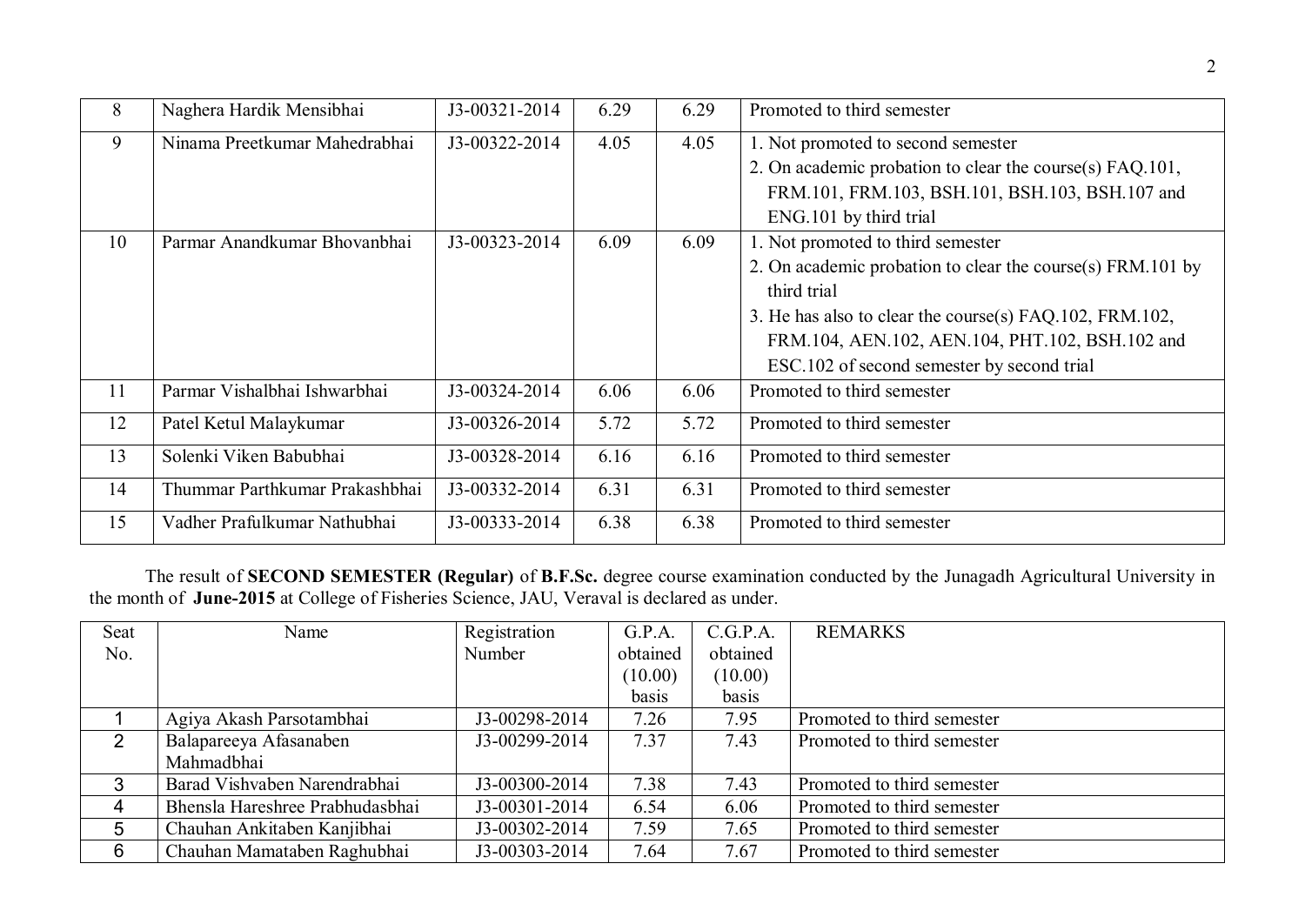| $\overline{7}$  | Chudasama Ekta Maheshbhai       | J3-00304-2014               | 6.46 | 6.02 | Promoted to third semester                             |
|-----------------|---------------------------------|-----------------------------|------|------|--------------------------------------------------------|
| 8               | Chudasma Niharikaben Jayantbhai | $\overline{J3-0030}$ 5-2014 | 7.32 | 7.27 | Promoted to third semester                             |
| 9               | Dabhi Rajkumar Mandabhai        | J3-00306-2014               | 7.48 | 7.55 | Promoted to third semester                             |
| 10              | Fofandi Durga Chuneelal         | J3-00308-2014               | 6.93 | 7.29 | Promoted to third semester                             |
| $\overline{11}$ | Gadhiya Sonal Jesalbhai         | J3-00309-2014               | 8.40 | 8.36 | Promoted to third semester                             |
| $\overline{12}$ | Gohel Nirabhay Dineshbhai       | J3-00310-2014               | 7.78 | 8.12 | Promoted to third semester                             |
| 13              | Gohil Nihareeka Jitubhai        | J3-00311-2014               | 6.42 | 6.84 | Promoted to third semester                             |
| 14              | Gopal Krishna Vasaiya           | J3-00312-2014               | 0.00 | 2.91 | 1. Not promoted to third semester                      |
|                 |                                 |                             |      |      | 2. On academic probation to clear the course $(s)$     |
|                 |                                 |                             |      |      | FAQ.102 and ESC.102 by second trial                    |
|                 |                                 |                             |      |      | 3. He has to repeat the course(s) FRM.102, FRM.104,    |
|                 |                                 |                             |      |      | AEN.102, AEN.104, PHT.102 and BSH.102 by               |
|                 |                                 |                             |      |      | second trial as and when offered                       |
|                 |                                 |                             |      |      | 4. He has also to clear the course(s) BSH.107 of first |
|                 |                                 |                             |      |      | semester by third trial                                |
| 15              | Gosiya Aditya Laxmidasbhai      | J3-00313-2014               | 7.05 | 6.96 | Promoted to third semester                             |
| 16              | Jora Kirankumar Mandabhai       | J3-00315-2014               | 7.36 | 7.52 | Promoted to third semester                             |
| $\overline{17}$ | Katira Chiragkumar Dudabhai     | J3-00316-2014               | 7.29 | 7.29 | Promoted to third semester                             |
| 18              | Kotiya Harivandan Narsinhbhai   | J3-00317-2014               | 5.36 | 5.27 | 1. Not promoted to third semester                      |
|                 |                                 |                             |      |      | 2. On academic probation to clear the course(s)        |
|                 |                                 |                             |      |      | FRM.102 by second trial                                |
|                 |                                 |                             |      |      | 3. He has also to clear the course(s) BSH.103 and      |
|                 |                                 |                             |      |      | ENG.101 of first semester by third trial               |
| 19              | Makrani Rehanavaz Abdulkarim    | J3-00318-2014               | 5.98 | 5.97 | Promoted to third semester                             |
| 20              | Mori Kiranben Balubhai          | J3-00319-2014               | 5.71 | 5.69 | 1. Promoted to third semester                          |
|                 |                                 |                             |      |      | 2. On academic probation to clear the course(s)        |
|                 |                                 |                             |      |      | FRM.102 by second trial                                |
| 21              | Motivarash Yagnesh Bhagwanji    | J3-00320-2014               | 8.26 | 8.54 | Promoted to third semester                             |
| $\overline{22}$ | Naghera Hardik Mensibhai        | J3-00321-2014               | 6.18 | 5.90 | Promoted to third semester                             |
| 23              | Parmar Anandkumar Bhovanbhai    | J3-00323-2014               | 0.00 | 3.08 | 1. Not promoted to third semester                      |
|                 |                                 |                             |      |      | 2. On academic probation to clear the course $(s)$     |
|                 |                                 |                             |      |      | FAQ.102, FRM.102, FRM.104, AEN.102, AEN.104,           |
|                 |                                 |                             |      |      | PHT.102, BSH.102 and ESC.102 by second trial           |
|                 |                                 |                             |      |      | 3. He has also to clear the course(s) FRM.101 of first |
|                 |                                 |                             |      |      | semester by third trial                                |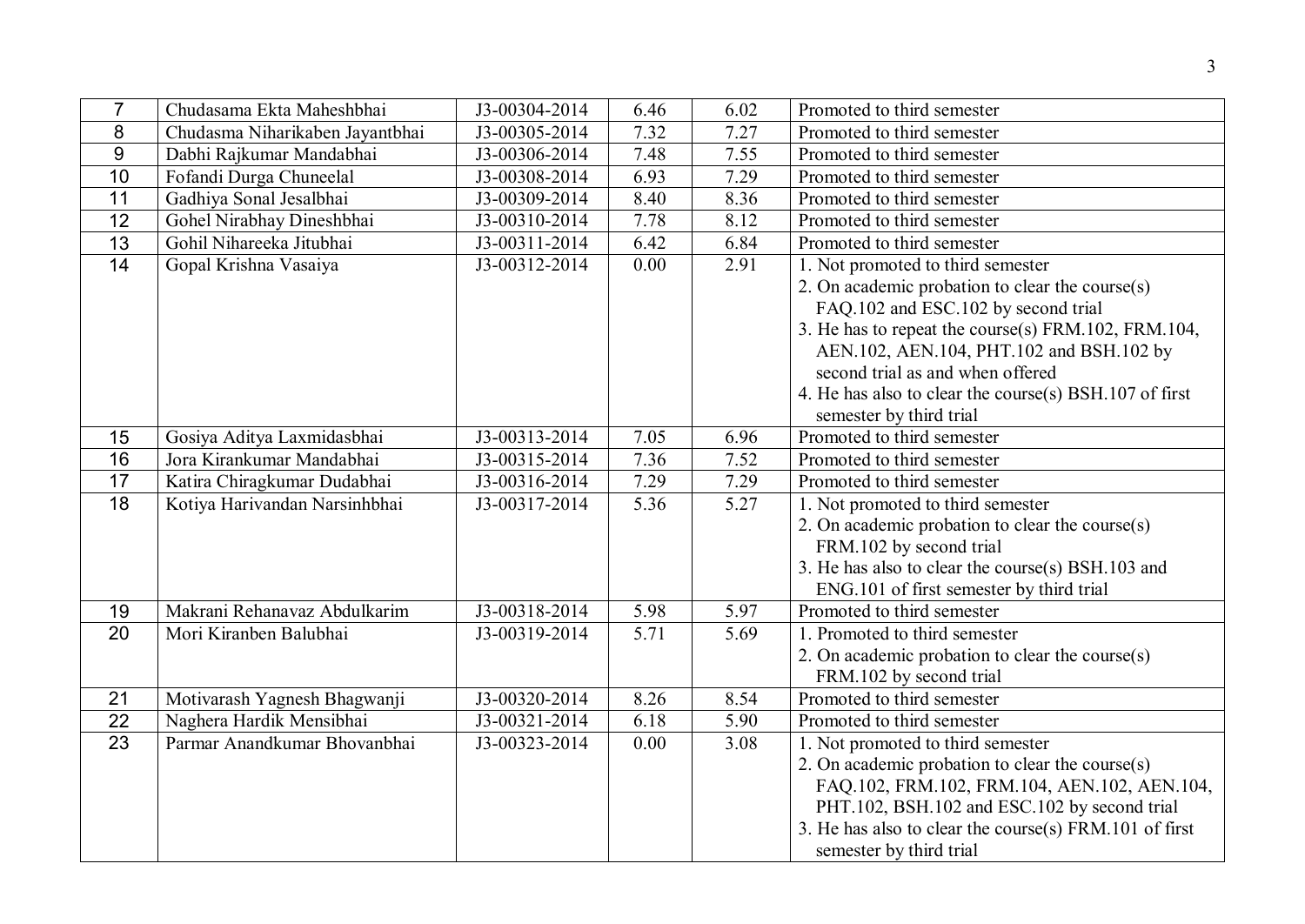| 24 | Parmar Vishalbhai Ishwarbhai   | J3-00324-2014 | 6.24 | 5.88 | Promoted to third semester                         |
|----|--------------------------------|---------------|------|------|----------------------------------------------------|
| 25 | Patel Gunjankumar Jagadishbhai | J3-00325-2014 | 5.40 | 5.71 | 1. Promoted to third semester                      |
|    |                                |               |      |      | 2. On academic probation to clear the course $(s)$ |
|    |                                |               |      |      | FRM.102 by second trial                            |
| 26 | Patel Ketul Malaykumar         | J3-00326-2014 | 5.57 | 5.27 | 1. Promoted to third semester                      |
|    |                                |               |      |      | 2. On academic probation to clear the course(s)    |
|    |                                |               |      |      | FRM.102 by second trial                            |
| 27 | Solanki Jyotsnaben Balubhai    | J3-00327-2014 | 7.63 | 7.50 | Promoted to third semester                         |
| 28 | Solenki Viken Babubhai         | J3-00328-2014 | 4.99 | 4.98 | 1. Promoted to third semester                      |
|    |                                |               |      |      | 2. On academic probation to clear the course $(s)$ |
|    |                                |               |      |      | FAQ.102, FRM.102 and AEN.104 by second trial       |
| 29 | Suyani Nitin Kanji             | J3-00329-2014 | 8.66 | 8.72 | Promoted to third semester                         |
| 30 | Tank Darshanaben Mansukhbhai   | J3-00330-2014 | 8.28 | 8.26 | Promoted to third semester                         |
| 31 | Tanna Poojaben Dineshkumar     | J3-00331-2014 | 7.91 | 7.70 | Promoted to third semester                         |
| 32 | Thummar Parthkumar Prakashbhai | J3-00332-2014 | 5.59 | 5.68 | 1. Promoted to third semester                      |
|    |                                |               |      |      | 2. On academic probation to clear the course $(s)$ |
|    |                                |               |      |      | FRM.102 by second trial                            |
| 33 | Vadher Prafulkumar Nathubhai   | J3-00333-2014 | 6.24 | 6.14 | Promoted to third semester                         |
| 34 | Vala Divyaben Ranvirbhai       | J3-00334-2014 | 7.88 | 7.86 | Promoted to third semester                         |
| 35 | Vandarwala Urmila Gautambhai   | J3-00335-2014 | 7.79 | 7.99 | Promoted to third semester                         |

The result of **THIRD SEMESTER (Supple.)** of **B.F.Sc.** degree course examination conducted by the Junagadh Agricultural University in the month of **June-2015** at College of Fisheries Science, JAU, Veraval is declared as under.

| Seat | Name                        | Registration    | G.P.A.          | C.G.P.A.        | <b>REMARKS</b>             |
|------|-----------------------------|-----------------|-----------------|-----------------|----------------------------|
| No.  |                             | Number          | obtained        | obtained        |                            |
|      |                             |                 | $(10.00)$ basis | $(10.00)$ basis |                            |
|      | Bamaniya Avinash Maganbhai  | J3-00247-2013   | 6.41            | 5.89            | Promoted to fifth semester |
|      | Baraiya Axay Nathu          | $J3-00252-2013$ | 6.48            | 6.06            | Promoted to fifth semester |
|      | Gohel Akash Chunilal        | J3-00216-2012   | 6.01            | 5.85            | Promoted to fifth semester |
|      | Katariya Kinjal Rambhai     | J3-00272-2013   | 5.90            | 5.80            | Promoted to fifth semester |
|      | Patel Nikunjkumar Kiritbhai | J3-00283-2013   | 6.20            | 6.07            | Promoted to fifth semester |
|      | Rathod Jayesh Babubhai      | J3-00284-2013   | 6.09            | 6.01            | Promoted to fifth semester |

The result of **FOURTH SEMESTER (Regular)** of **B.F.Sc.** degree course examination conducted by the Junagadh Agricultural University in the month of **June-2015** at College of Fisheries Science, JAU, Veraval is declared as under.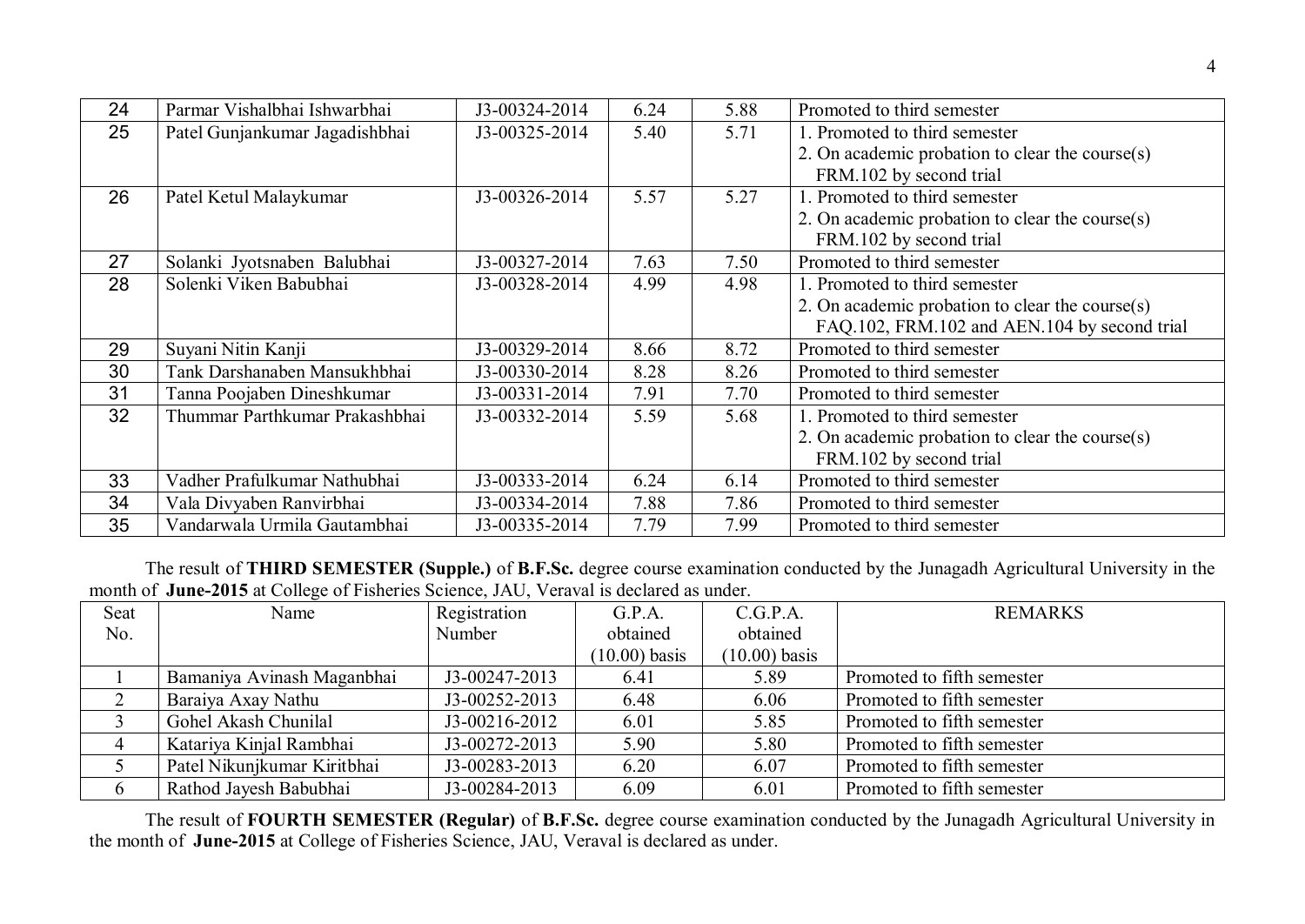| Seat<br>No.     | Name                            | Registration<br>Number | G.P.A.<br>obtained | C.G.P.A.<br>obtained | <b>REMARKS</b>                                  |
|-----------------|---------------------------------|------------------------|--------------------|----------------------|-------------------------------------------------|
|                 |                                 |                        | (10.00)            | (10.00)              |                                                 |
|                 |                                 |                        | basis              | basis                |                                                 |
| $\mathbf{1}$    | Anjani Milan Harilal            | J3-00245-2013          | 5.74               | 6.23                 | Promoted to fifth semester                      |
| $\overline{2}$  | Badarsai Kinjal Vinodbhai       | J3-00246-2013          | 7.77               | 7.72                 | Promoted to fifth semester                      |
| $\overline{3}$  | Bamaniya Avinash Maganbhai      | J3-00247-2013          | 5.65               | 5.83                 | 1. Promoted to fifth semester                   |
|                 |                                 |                        |                    |                      | 2. On academic probation to clear the course(s) |
|                 |                                 |                        |                    |                      | BSH.202 by second trial                         |
| $\overline{4}$  | Bamaniya Vrushankkumar Ramji    | J3-00248-2013          | 6.23               | 6.39                 | Promoted to fifth semester                      |
| 5               | Bambhaniya Dharmesh Manubhai    | J3-00249-2013          | 6.64               | 6.53                 | Promoted to fifth semester                      |
| 6               | Barad Kamaleshbhai Ramasingbhai | J3-00250-2013          | 5.11               | 5.78                 | 1. Promoted to fifth semester                   |
|                 |                                 |                        |                    |                      | 2. On academic probation to clear the course(s) |
|                 |                                 |                        |                    |                      | FAQ.204, PHT.202 and PHT.204 by second trial    |
| $\tau$          | Barad Piyushkumar Kanabhai      | J3-00251-2013          | 5.63               | 6.24                 | 1. Promoted to fifth semester                   |
|                 |                                 |                        |                    |                      | 2. On academic probation to clear the course(s) |
|                 |                                 |                        |                    |                      | FAQ.206 by second trial                         |
| 8               | Baraiya Axay Nathu              | J3-00252-2013          | 5.35               | 5.89                 | 1. Promoted to fifth semester                   |
|                 |                                 |                        |                    |                      | 2. On academic probation to clear the course(s) |
|                 |                                 |                        |                    |                      | FAQ.202 and BSH.202 by second trial             |
| 9               | Bhalodiya Keyuben Hiteshbhai    | J3-00253-2013          | 6.95               | 7.18                 | 1. Promoted to fifth semester                   |
|                 |                                 |                        |                    |                      | 2. On academic probation to clear the course(s) |
|                 |                                 |                        |                    |                      | BSH.202 by second trial                         |
| 10              | Bhatt Jay Rajeshbhai            | J3-00254-2013          | 6.50               | 6.56                 | Promoted to fifth semester                      |
| $\overline{11}$ | Bhutti Jalpaben Kanjeebhai      | J3-00255-2013          | 5.24               | 5.94                 | 1. Promoted to fifth semester                   |
|                 |                                 |                        |                    |                      | 2. On academic probation to clear the course(s) |
|                 |                                 |                        |                    |                      | FAQ.202 and BSH.202 by second trial             |
| 12              | Borakhatariya Nirav Parbatbhai  | J3-00256-2013          | 7.75               | 7.83                 | Promoted to fifth semester                      |
| 13              | Chagli Mehul Kantilal           | J3-00257-2013          | 7.09               | 7.19                 | Promoted to fifth semester                      |
| $\overline{14}$ | Chopara Krishnaben Karshanbhai  | J3-00259-2013          | 7.08               | 6.94                 | Promoted to fifth semester                      |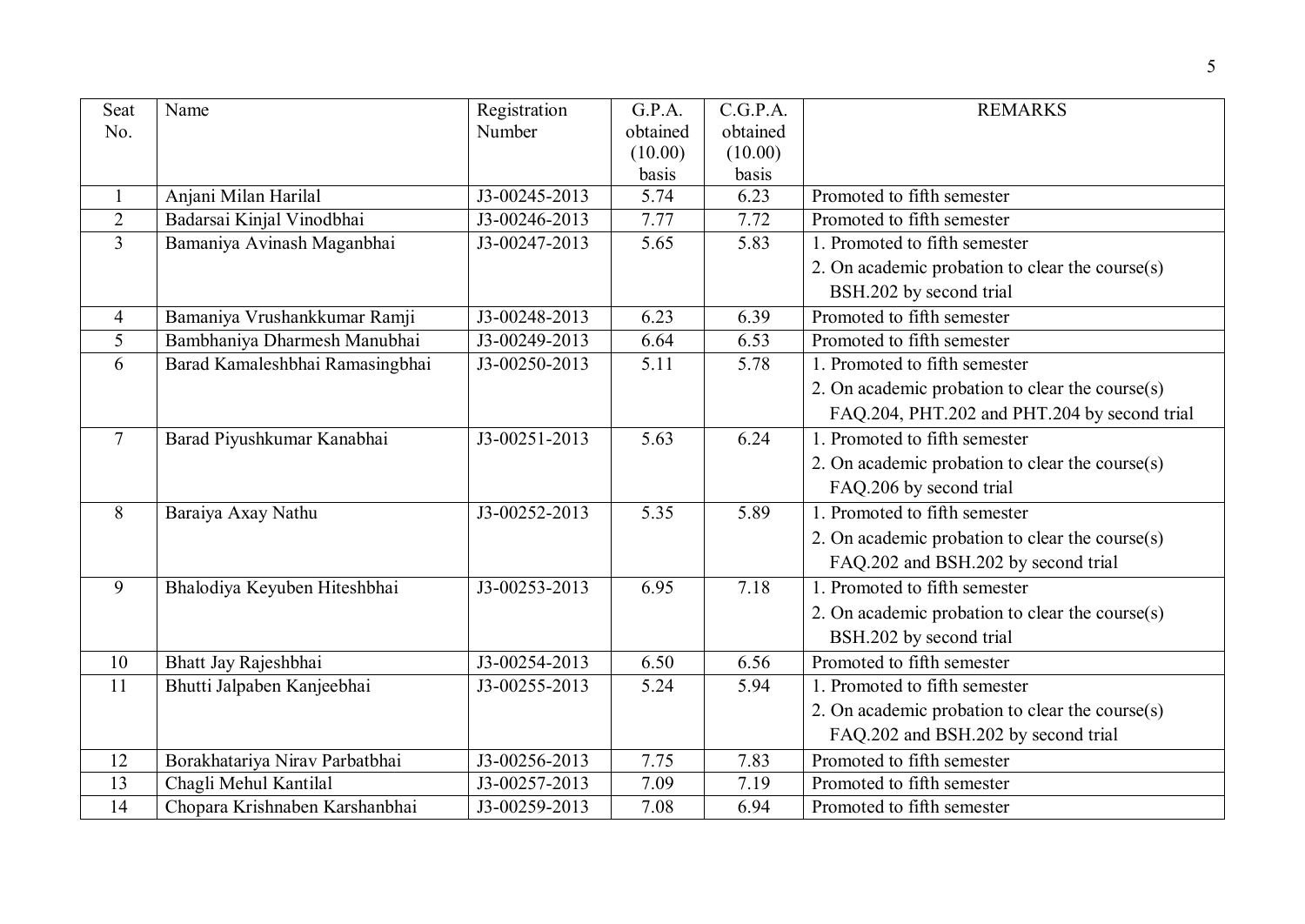| 15              | Dodiya Mahipatsinh Devdasbhai  | J3-00260-2013 | 5.69 | 6.28 | 1. Promoted to fifth semester                   |
|-----------------|--------------------------------|---------------|------|------|-------------------------------------------------|
|                 |                                |               |      |      | 2. On academic probation to clear the course(s) |
|                 |                                |               |      |      | PHT.202 by second trial                         |
| 16              | Fulbariya Yogesh Shantilal     | J3-00261-2013 | 5.42 | 6.12 | 1. Promoted to fifth semester                   |
|                 |                                |               |      |      | 2. On academic probation to clear the course(s) |
|                 |                                |               |      |      | FAQ.202 by second trial                         |
| 17              | Gadhavi Dhavalkumar Vikrambhai | J3-00262-2013 | 6.73 | 6.56 | Promoted to fifth semester                      |
| $\overline{18}$ | Gohel Akash Chunilal           | J3-00216-2012 | 5.08 | 5.67 | 1. Promoted to fifth semester                   |
|                 |                                |               |      |      | 2. On academic probation to clear the course(s) |
|                 |                                |               |      |      | FAQ.202, PHT.204 and BSH.202 by second trial    |
| 19              | <b>Gohel Kiran Ratanshee</b>   | J3-00263-2013 | 7.27 | 7.58 | Promoted to fifth semester                      |
| 20              | Gohil Vinayak Keshavlal        | J3-00264-2013 | 6.15 | 6.20 | Promoted to fifth semester                      |
| 21              | Goriya Dinesh Bhimshi          | J3-00265-2013 | 6.20 | 6.30 | 1. Promoted to fifth semester                   |
|                 |                                |               |      |      | 2. On academic probation to clear the course(s) |
|                 |                                |               |      |      | PHT.202 and BSH.202 by second trial             |
| 22              | Kalaria Kishan Kishorchandra   | J3-00267-2013 | 7.05 | 6.87 | Promoted to fifth semester                      |
| 23              | Kalasariya Dipak Dhirubhai     | J3-00269-2013 | 6.46 | 6.44 | 1. Promoted to fifth semester                   |
|                 |                                |               |      |      | 2. On academic probation to clear the course(s) |
|                 |                                |               |      |      | BSH.202 by second trial                         |
| 24              | Kandoriya Bharat Alabhai       | J3-00270-2013 | 7.04 | 7.61 | Promoted to fifth semester                      |
| 25              | Katariya Kinjal Rambhai        | J3-00272-2013 | 5.50 | 5.73 | 1. Promoted to fifth semester                   |
|                 |                                |               |      |      | 2. On academic probation to clear the course(s) |
|                 |                                |               |      |      | FAQ.202 and BSH.202 by second trial             |
| 26              | Khava Rajanibhai Sajanbhai     | J3-00273-2013 | 6.40 | 7.10 | Promoted to fifth semester                      |
| 27              | Malamdi Mayur Tulsidas         | J3-00274-2013 | 6.96 | 7.42 | Promoted to fifth semester                      |
| 28              | Mevada Jigneshkumar Nanjibhai  | J3-00275-2013 | 5.70 | 6.26 | 1. Promoted to fifth semester                   |
|                 |                                |               |      |      | 2. On academic probation to clear the course(s) |
|                 |                                |               |      |      | BSH.202 by second trial                         |
| 29              | Modi Kiran Piyushbhai          | J3-00276-2013 | 6.69 | 6.58 | Promoted to fifth semester                      |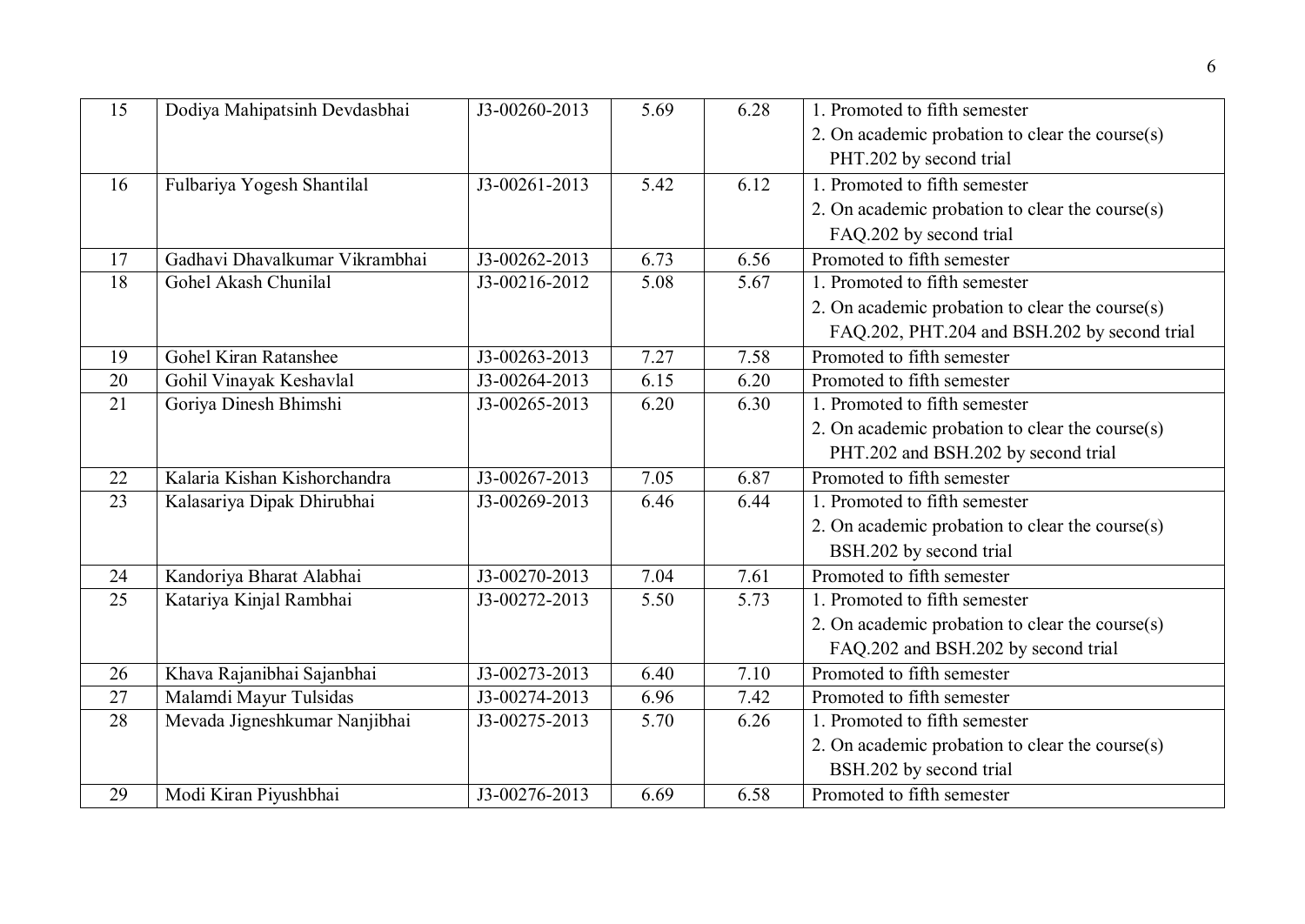| 30              | Mori Miraben Ranvirbhai          | J3-00277-2013               | 6.60 | 6.56 | 1. Promoted to fifth semester                          |
|-----------------|----------------------------------|-----------------------------|------|------|--------------------------------------------------------|
|                 |                                  |                             |      |      | 2. On academic probation to clear the course(s)        |
|                 |                                  |                             |      |      | BSH.202 by second trial                                |
| 31              | Mori Sandipkumar Mansinhbhai     | J3-00278-2013               | 6.16 | 6.28 | Promoted to fifth semester                             |
| 32              | Pansuriya Ajay Hareshbhai        | J3-00279-2013               | 6.08 | 6.04 | Promoted to fifth semester                             |
| 33              | Paramar Laleet Sudheerbhai       | J3-00280-2013               | 6.63 | 6.52 | Promoted to fifth semester                             |
| 34              | Pargi Narendrakumar Arjunsinh    | J3-00281-2013               | 5.49 | 5.76 | 1. Promoted to fifth semester                          |
|                 |                                  |                             |      |      | 2. On academic probation to clear the course(s)        |
|                 |                                  |                             |      |      | FAQ.202 and BSH.202 by second trial                    |
| 35              | Patel Nikunjkumar Kiritbhai      | J3-00283-2013               | 5.72 | 5.90 | 1. Not promoted to fifth semester                      |
|                 |                                  |                             |      |      | 2. On academic probation to clear the course(s)        |
|                 |                                  |                             |      |      | PHT.202 by second trial                                |
|                 |                                  |                             |      |      | 3. He has also to clear the course(s) AEN.201 of third |
|                 |                                  |                             |      |      | semester by third trial                                |
| 36              | Rathod Jayesh Babubhai           | J3-00284-2013               | 5.30 | 5.85 | 1. Promoted to fifth semester                          |
|                 |                                  |                             |      |      | 2. On academic probation to clear the course(s)        |
|                 |                                  |                             |      |      | FAQ.204, PHT.202 and BSH.202 by second trial           |
| 37              | Sagar Khara                      | J3-00285-2013               | 7.74 | 7.62 | Promoted to fifth semester                             |
| 38              | Savaliya Nayankumar Bavchandbhai | J3-00286-2013               | 6.75 | 6.56 | Promoted to fifth semester                             |
| $\overline{39}$ | Solanki Gaurav Bhogilal          | J3-00288-2013               | 6.60 | 7.01 | Promoted to fifth semester                             |
| 40              | Solanki Ravinaben Dhirubhai      | J3-00289-2013               | 7.79 | 7.83 | Promoted to fifth semester                             |
| 41              | Sosa Kanak Jethabhai             | J3-00290-2013               | 7.21 | 7.27 | Promoted to fifth semester                             |
| 42              | Tandel Dharmgnaben Harishbhai    | $\overline{J3}$ -00291-2013 | 6.64 | 6.70 | Promoted to fifth semester                             |
| 43              | Taral Pravinkumar Vaghabhai      | J3-00292-2013               | 5.72 | 5.91 | 1. Promoted to fifth semester                          |
|                 |                                  |                             |      |      | 2. On academic probation to clear the course $(s)$     |
|                 |                                  |                             |      |      | PHT.202 and BSH.202 by second trial                    |
| 44              | Toralben Muniya                  | J3-00293-2013               | 7.22 | 7.54 | Promoted to fifth semester                             |
| 45              | Vadher Dipesh Ramjibhai          | J3-00294-2013               | 6.42 | 6.35 | Promoted to fifth semester                             |
| 46              | Vadher Niravkumar Rajseebhai     | J3-00295-2013               | 6.13 | 6.28 | Promoted to fifth semester                             |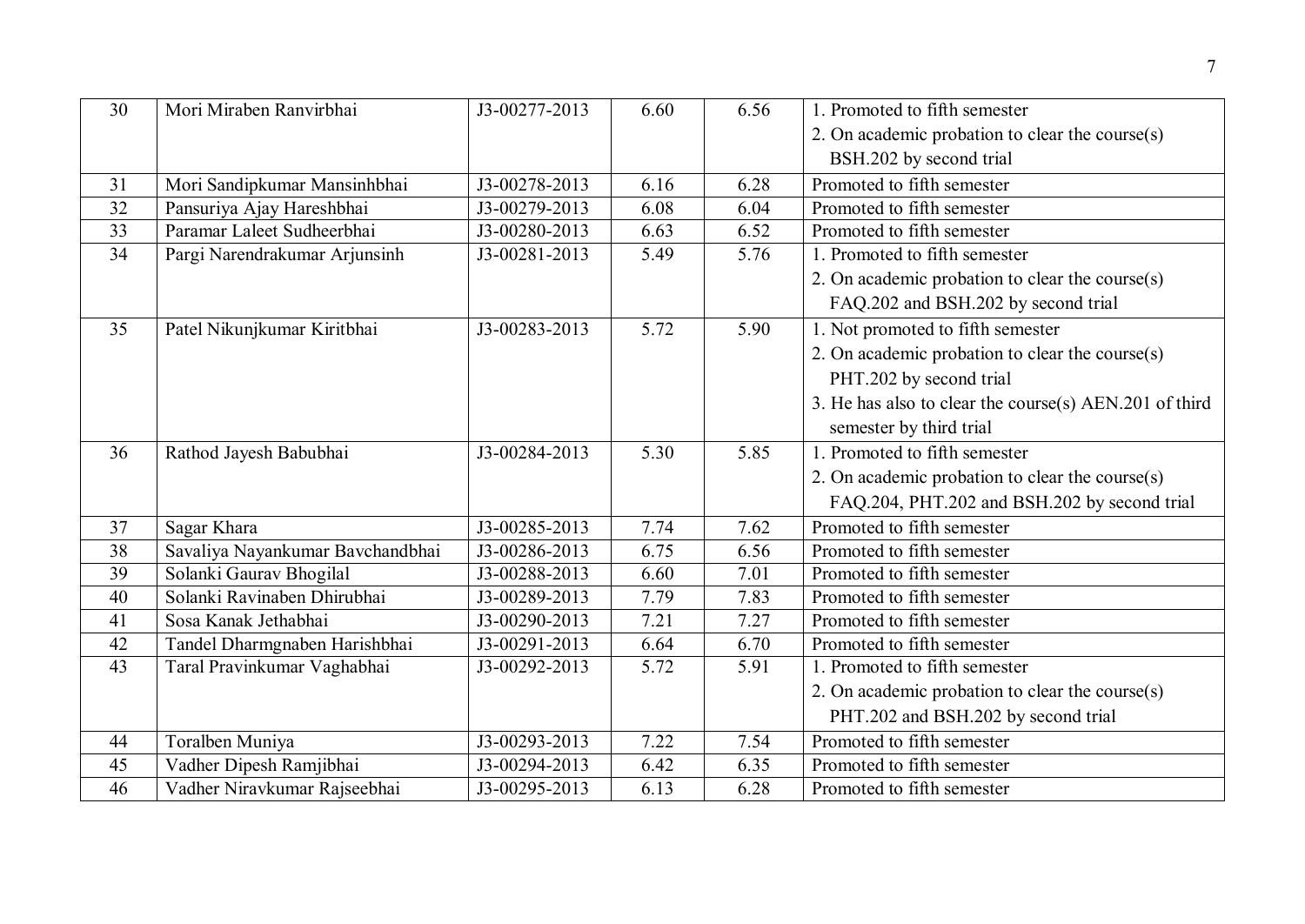| 47 | Vala Omdevsinh Jayvantsinh | J3-00296-2013 | 6.48 | 6.76 | . Promoted to fifth semester                            |
|----|----------------------------|---------------|------|------|---------------------------------------------------------|
|    |                            |               |      |      | $\vert$ 2. On academic probation to clear the course(s) |
|    |                            |               |      |      | BSH.202 by second trial                                 |
| 48 | Vala Sanjaykumar Rambhai   | J3-00297-2013 | 6.47 | 6.23 | Promoted to fifth semester                              |

The result of **FIFTH SEMESTER (Supple.)** of **B.F.Sc.** degree course examination conducted by the Junagadh Agricultural University in the month of **June-2015** at College of Fisheries Science, JAU, Veraval is declared as under.

| Seat No.       | Name                         | Registration    | G.P.A.          | C.G.P.A.         | <b>REMARKS</b>               |
|----------------|------------------------------|-----------------|-----------------|------------------|------------------------------|
|                |                              | Number          | obtained        | obtained (10.00) |                              |
|                |                              |                 | $(10.00)$ basis | basis            |                              |
|                | Baraiya Bhavyesh Meghjibhai  | $J3-00206-2012$ | 6.90            | 6.57             | Promoted to seventh semester |
|                | Jungi Dhaval Naran           | J3-00220-2012   | 6.97            | 6.12             | Promoted to seventh semester |
|                | Jungi Harishchandra Dharmshi | $J3-00221-2012$ | 6.67            | 6.12             | Promoted to seventh semester |
| $\overline{4}$ | Khoraba Jayshri Bhagvanji    | J3-00223-2012   | 6.19            | 5.94             | Promoted to seventh semester |
|                | Limbadiya Jatin Rajeshbhai   | J3-00225-2012   | 6.95            | 6.40             | Promoted to seventh semester |

The result of **SIXTH SEMESTER (Regular)** of **B.F.Sc.** degree course examination conducted by the Junagadh Agricultural University in the month of **June-2015** at College of Fisheries Science, JAU, Veraval is declared as under.

| Seat | Name                          | Registration  | G.P.A.   | C.G.P.A. | <b>REMARKS</b>                                  |
|------|-------------------------------|---------------|----------|----------|-------------------------------------------------|
| No.  |                               | Number        | obtained | obtained |                                                 |
|      |                               |               | (10.00)  | (10.00)  |                                                 |
|      |                               |               | basis    | basis    |                                                 |
|      | Barad Mamataben Mansingbhai   | J3-00205-2012 | 7.66     | 7.43     | Promoted to seventh semester                    |
|      | Baraiya Bhavyesh Meghjibhai   | J3-00206-2012 | 6.72     | 6.59     | 1. Promoted to seventh semester                 |
|      |                               |               |          |          | 2. On academic probation to clear the course(s) |
|      |                               |               |          |          | FAQ.302 by second trial                         |
| 3    | Bharda Sheetal Kanubhai       | J3-00207-2012 | 7.70     | 6.96     | Promoted to seventh semester                    |
| 4    | Bhayani Vishalkumar Madhubhai | J3-00208-2012 | 7.31     | 6.96     | Promoted to seventh semester                    |
|      | Chamudiya Siddharth Ramjibhai | J3-00209-2012 | 7.39     | 6.88     | Promoted to seventh semester                    |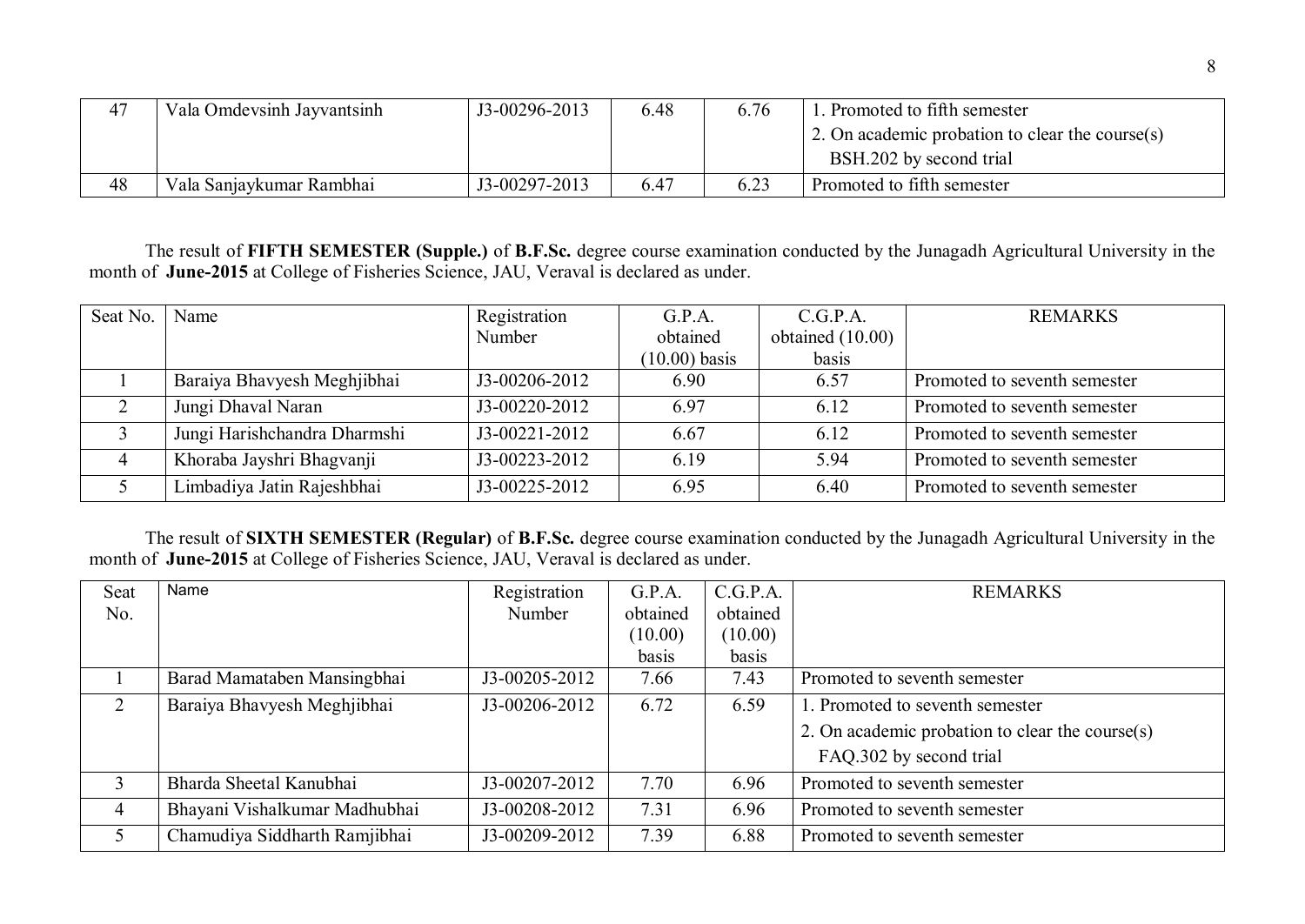| 6               | Chauhan Asmita Babubhai                  | J3-00210-2012               | 7.26 | 6.69 | Promoted to seventh semester                    |
|-----------------|------------------------------------------|-----------------------------|------|------|-------------------------------------------------|
| $\overline{7}$  | Chavda Raviraj Bhupatbhai                | J3-00211-2012               | 6.49 | 6.22 | Promoted to seventh semester                    |
| 8               | Chovatiya Milan Manaharbhai              | J3-00212-2012               | 6.83 | 6.60 | Promoted to seventh semester                    |
| 9               | Dalki Jayshriben Ramjibhai               | J3-00213-2012               | 7.17 | 6.76 | Promoted to seventh semester                    |
| 10              | Erada Prakashbhai Bachubhai              | J3-00214-2012               | 6.50 | 6.11 | Promoted to seventh semester                    |
| 11              | Fofandi Roshniben Damjibhai              | $\overline{J3-0021}$ 5-2012 | 7.38 | 7.05 | Promoted to seventh semester                    |
| 12              | Gohel Vivek Prakashbhai                  | J3-00181-2011               | 6.29 | 5.99 | Promoted to seventh semester                    |
| 13              | Gohil Kuldipsinh Ravubha                 | J3-00217-2012               | 6.48 | 6.14 | Promoted to seventh semester                    |
| 14              | Goswami Megha Dineshgiri                 | $\overline{J3-00218-2012}$  | 8.08 | 7.73 | Promoted to seventh semester                    |
| 15              | Halai Riyaz Rajakbhai                    | J3-00219-2012               | 6.26 | 6.41 | Promoted to seventh semester                    |
| 16              | Jamod Dhara Pradiphhai                   | J3-00184-2011               | 7.25 | 6.70 | Promoted to seventh semester                    |
| 17              | Jungi Dhaval Naran                       | J3-00220-2012               | 6.70 | 6.22 | Promoted to seventh semester                    |
| $\overline{18}$ | Jungi Harishchandra Dharmshi             | J3-00221-2012               | 5.88 | 6.08 | Promoted to seventh semester                    |
| 19              | Kalkani Manishkumar Bhupatbhai           | $\overline{J3-00222-2012}$  | 7.82 | 7.19 | Promoted to seventh semester                    |
| 20              | Khoraba Jayshri Bhagvanji                | J3-00223-2012               | 5.63 | 5.89 | 1. Promoted to seventh semester                 |
|                 |                                          |                             |      |      | 2. On academic probation to clear the course(s) |
|                 |                                          |                             |      |      | FAQ.302 by second trial                         |
| 21              | Kuhada Dharmistha Devjibhai              | J3-00224-2012               | 7.57 | 6.95 | Promoted to seventh semester                    |
| 22              | Limbadiya Jatin Rajeshbhai               | J3-00225-2012               | 6.59 | 6.43 | Promoted to seventh semester                    |
| 23              | Madathil Deepa Dileepkumar               | J3-00226-2012               | 7.17 | 6.95 | Promoted to seventh semester                    |
| 24              | Mahavadiya Dushyantkumar<br>Rajendrabhai | J3-00227-2012               | 7.23 | 6.58 | Promoted to seventh semester                    |
| 25              | Naghera Asvin Menasibhai                 | J3-00228-2012               | 7.11 | 6.50 | Promoted to seventh semester                    |
| 26              | Pandya Drumilkumar Nareshbhai            | J3-00229-2012               | 6.80 | 6.97 | Promoted to seventh semester                    |
| 27              | Parmar Ashvinkumar Velabhai              | J3-00230-2012               | 6.68 | 6.59 | Promoted to seventh semester                    |
| 28              | Rathod Hasmukhbhai Dilipbhai             | J3-00233-2012               | 5.35 | 6.37 | 1. Promoted to seventh semester                 |
|                 |                                          |                             |      |      | 2. On academic probation to clear the course(s) |
|                 |                                          |                             |      |      | FRM.302 by second trial                         |
| 29              | Rathod Vishalbhai Jodhabhai              | J3-00235-2012               | 7.55 | 7.46 | Promoted to seventh semester                    |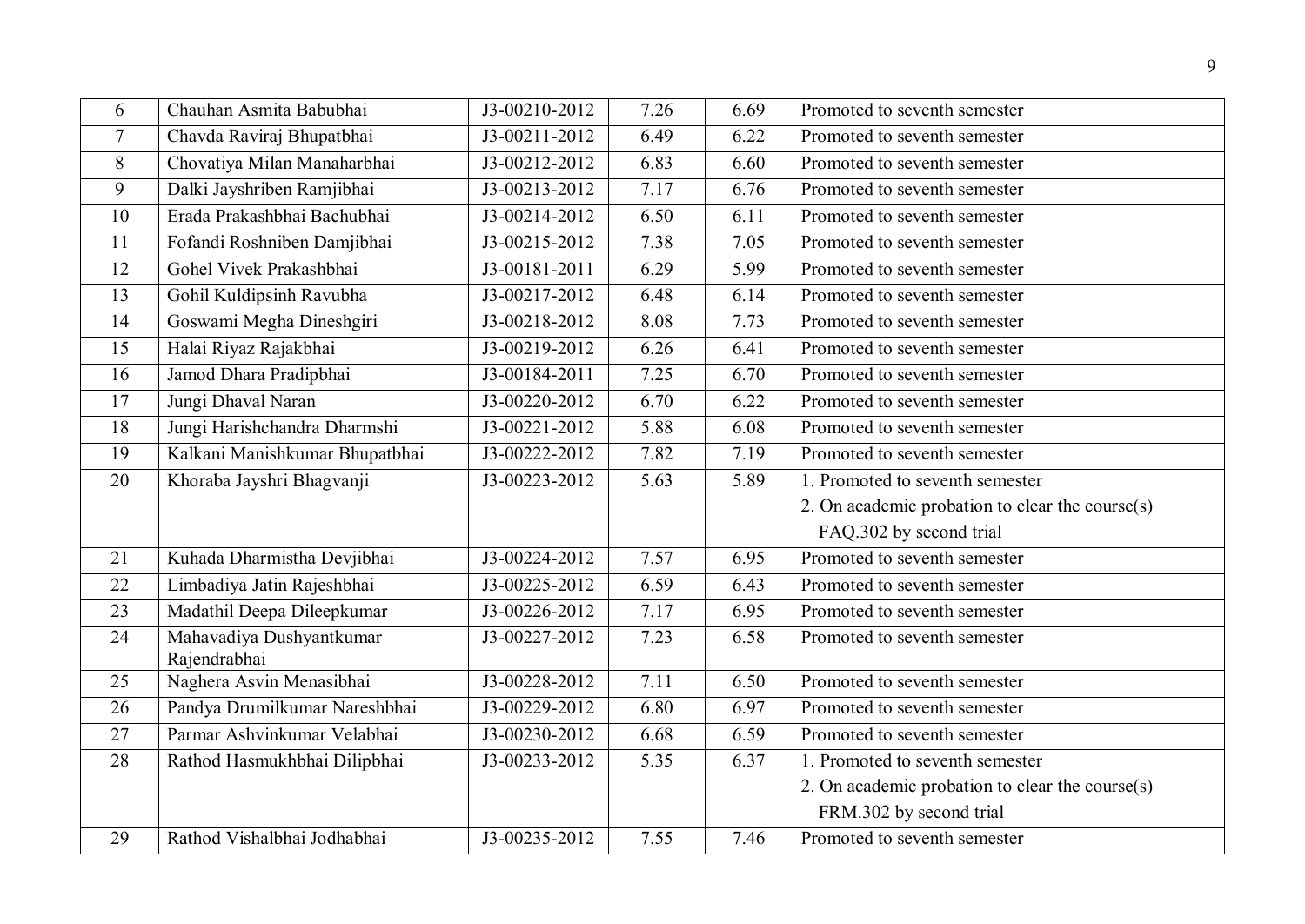| 30 | Sapra Dharmeshkumar Himmatbhai   | J3-00236-2012 | 6.03 | 6.51 | Promoted to seventh semester                    |  |
|----|----------------------------------|---------------|------|------|-------------------------------------------------|--|
| 31 | Sikotariya Sanishthakumar Haresh | J3-00237-2012 | 6.93 | 6.47 | Promoted to seventh semester                    |  |
| 32 | Solanki Lalji Chunilal           | J3-00238-2012 | 6.84 | 6.48 | Promoted to seventh semester                    |  |
| 33 | Solanki Rahul Khodabhai          | J3-00239-2012 | 8.35 | 8.00 | Promoted to seventh semester                    |  |
| 34 | Tandel Rutvikkumar Pravinbhai    | J3-00240-2012 | 8.48 | 8.05 | Promoted to seventh semester                    |  |
| 35 | Vadhel Kalpeshbhai Govindbhai    | J3-00241-2012 | 6.98 | 6.74 | Promoted to seventh semester                    |  |
| 36 | Vagh Bharatkumar Hareshbhai      | J3-00242-2012 | 5.75 | 5.82 | 1. Promoted to seventh semester                 |  |
|    |                                  |               |      |      | 2. On academic probation to clear the course(s) |  |
|    |                                  |               |      |      | FAQ.302 by second trial                         |  |
| 37 | Vagh Sarman Naranbhai            | J3-00243-2012 | 7.73 | 7.83 | Promoted to seventh semester                    |  |
| 38 | Vaishya Sunil Dhanjibhai         | J3-00244-2012 | 6.50 | 6.78 | Promoted to seventh semester                    |  |
| 39 | Vanavi Rajesh Jayantilal         | J3-00166-2010 | 5.75 | 5.71 | 1. Promoted to seventh semester                 |  |
|    |                                  |               |      |      | 2. On academic probation to clear the course(s) |  |
|    |                                  |               |      |      | FAQ.302 by second trial                         |  |
| 40 | Bhadresa Ronak Damodarbhai       | J3-00136-2010 | 5.39 | 5.58 | Promoted to seventh semester                    |  |

 **The result of EIGHTH SEMESTER (Regular) of B.F.Sc. degree course examination conducted by the Junagadh Agricultural University in the month of June-2015 at College of Fisheries Science, JAU, Veraval is declared as under.**

| <b>Seat No.</b>         | Name                       | <b>Registration Number</b> | G.P.A.<br>obtained<br>$(10.00)$ basis | <b>O.G.P.A.</b><br>obtained $(10.00)$<br><b>basis</b> | <b>Remarks</b>                      |
|-------------------------|----------------------------|----------------------------|---------------------------------------|-------------------------------------------------------|-------------------------------------|
|                         | Anjali Pushp               | J3-00171-2011              | 7.80                                  | 8.69                                                  | <b>First Class with Distinction</b> |
|                         | Bhardava Rajesh Dhirajlal  | J3-00173-2011              | 6.90                                  | 6.29                                                  | <b>Second Class</b>                 |
|                         | Chauhan Yashodhankumar     |                            |                                       |                                                       |                                     |
| 3                       | Hareshkumar                | J3-00175-2011              | 7.50                                  | 7.82                                                  | <b>First Class with Distinction</b> |
| $\overline{\mathbf{4}}$ | Divya Mol K.K              | J3-00179-2011              | 7.40                                  | 8.48                                                  | <b>First Class with Distinction</b> |
|                         | Fofandi Kalpesh Lakhambhai | J3-00180-2011              | 7.40                                  | 6.65                                                  | <b>First Class</b>                  |
| 6                       | Gohil Ajaysinh Kishorsinh  | J3-00182-2011              | 6.70                                  | 5.84                                                  | <b>Pass Class</b>                   |